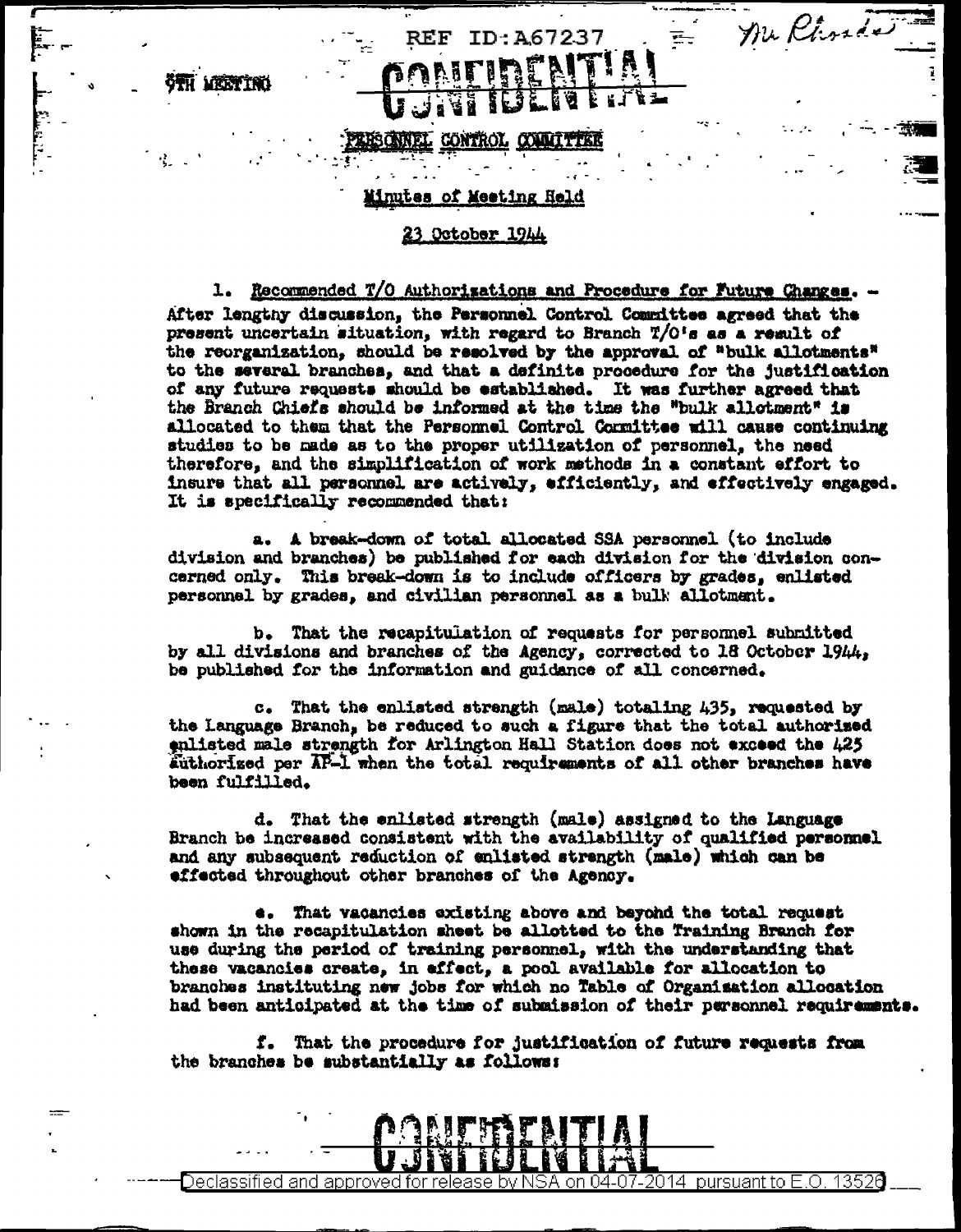- (1) A request outlining the job and the estimated number of personnel required for its accomplishment be furnished to the Personnel Control Committee at the time a new job is instituted within any branch.
- $(2)$ That prior to the allocation of personnel, an examination be made to determine the necessity of accomplishing the job and the requested T/O be examined for inconsistency in comparison with existing T/O's for comparable jobs. and the procedure to be esployed in the accomplishment of the job be examined as to its consistency with procedures established for comparable jobs.

\* 많사

 $\Delta t$ 

2. Reduction of Guard Personnel. - After discussion and review of a study made by the Control Office, the Committee agreed to submit a recommendation to the Commanding Officer, substantially as follows: الرفاهام هيس وبالاقترار المرتزم إستا

In accordance with the findings of the Control Office, all security measures performed by the guard complement within the Operations Building be transferred to operating personnel. The guard complement would be responsible for external security only as differentiated from internal security. This would result in a saving of eight guards. ٠. ت  $1 - k = 2 + \infty$ 

That the side entrances to both operations buildings be closed and the number of external guard posts around the buildings be reduced to the minimum. Hine guards will be eliminated by this.

 $\phi$ . That officer couriers be qualified and required to bear arms; the enlisted men now serving as courier guards be relieved for assignment to other duties. This will result in a saving of two guards.

d. That, if having taken the above recommended measures, further reductions in personnel are desired and the calculated risk assumed is out-weighed by the saving of personnel, that guards at all external gates of Arlington Hall Station be withdrawn with the exception of the maintenance of a guard at the main gate and the 6th & Quincy gate during the hours from 0600 to 1800, for informational purposes only. An M.P. Patrol will cover the entrances during the rush periods to insure adequate traffic control. If the guards posted at the two entrances are selected from the WAC Detachment, the acceptance of this recommendation will result in a saving of mixteen enlisted men.

e. Nineteen enlisted men could be relieved from guard duty if recommendations a, b, and c, are approved; sixteen additional enlisted men if recommendation d is approved, or a total of thirty-five enlisted men.